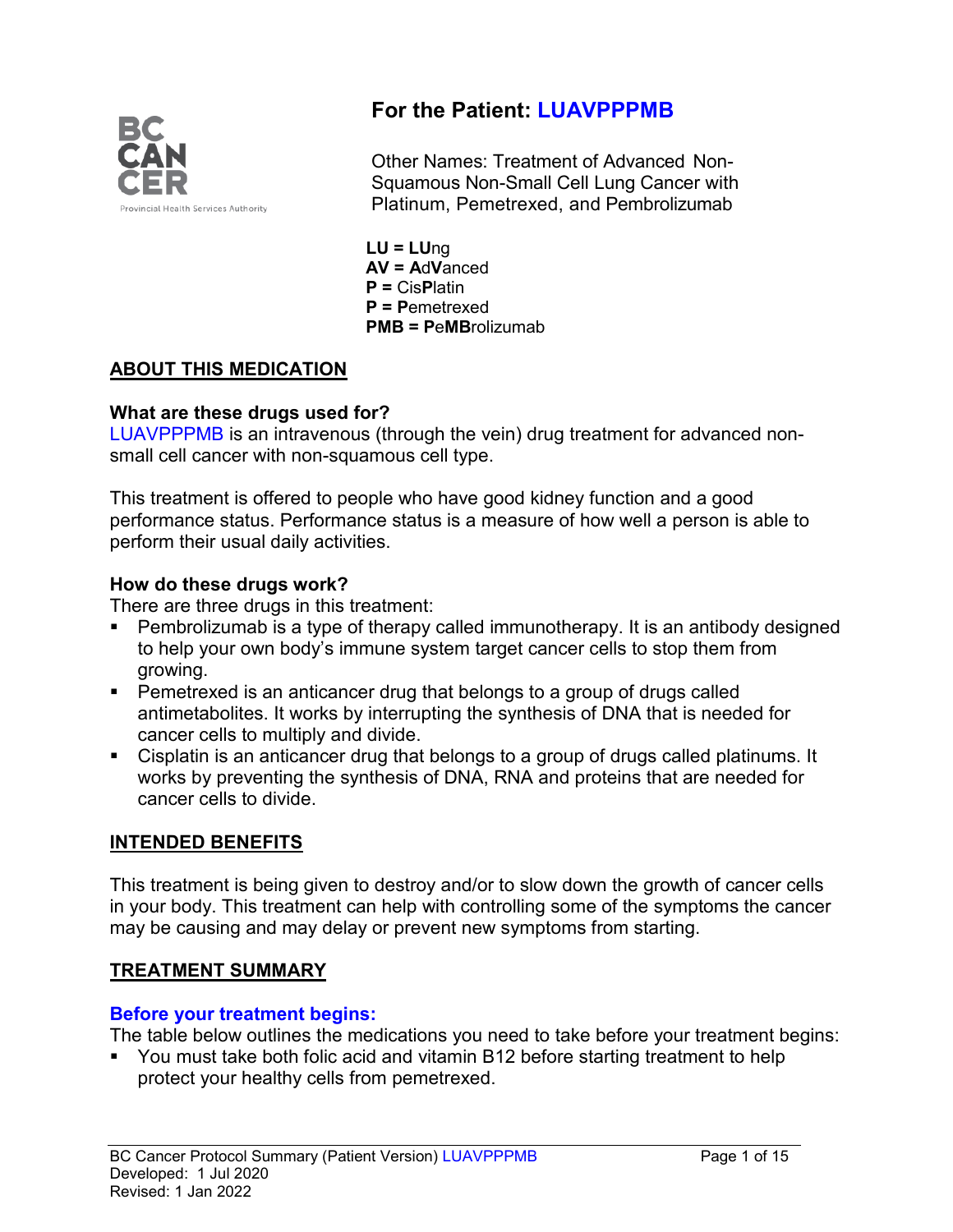| <b>MEDICATION</b>                 | <b>WHERE TO GET IT</b>                                                                 | <b>HOW TO TAKE IT</b>                                                                                                                                                              |
|-----------------------------------|----------------------------------------------------------------------------------------|------------------------------------------------------------------------------------------------------------------------------------------------------------------------------------|
| <b>Folic Acid 0.4 mg tablets</b>  | At your regular pharmacy,<br>without a prescription                                    | Take one tablet (0.4 mg)<br>once daily. Start one week<br>before your first treatment<br>and stop three weeks after<br>your last treatment.                                        |
| Vitamin B12 1000 mcg<br>injection | At your regular pharmacy,<br>behind the pharmacy<br>counter, without a<br>prescription | Your doctor or nurse will<br>inject this into your<br>muscle once every 9<br>weeks. Start one week<br>before first treatment and<br>stop three weeks after your<br>last treatment. |

• You must also take drug(s) to prevent nausea and vomiting. Some commonly used drugs include dexamethasone, ondansetron, aprepitant, or netupitant-palonosetron. Your oncologist will select the most suitable choice(s) for you. You may get it from your regular pharmacy with a doctor's prescription.

### **How are these drugs given?**

- Your treatment plan consists of 4 cycles. Each cycle lasts 3 weeks (21 days).
- For each cycle, you will have the three drugs given to you intravenously (through the vein) on Day 1.
	- Pembrolizumab is given first. The infusion lasts about 30 minutes.
	- **Pemetrexed is given next. The infusion lasts about 10 minutes.**
	- You will then be given extra fluids intravenously for one hour (60 minutes) before cisplatin. This helps prevent kidney problems.
	- Cisplatin is given last. The infusion lasts about one hour (60 minutes).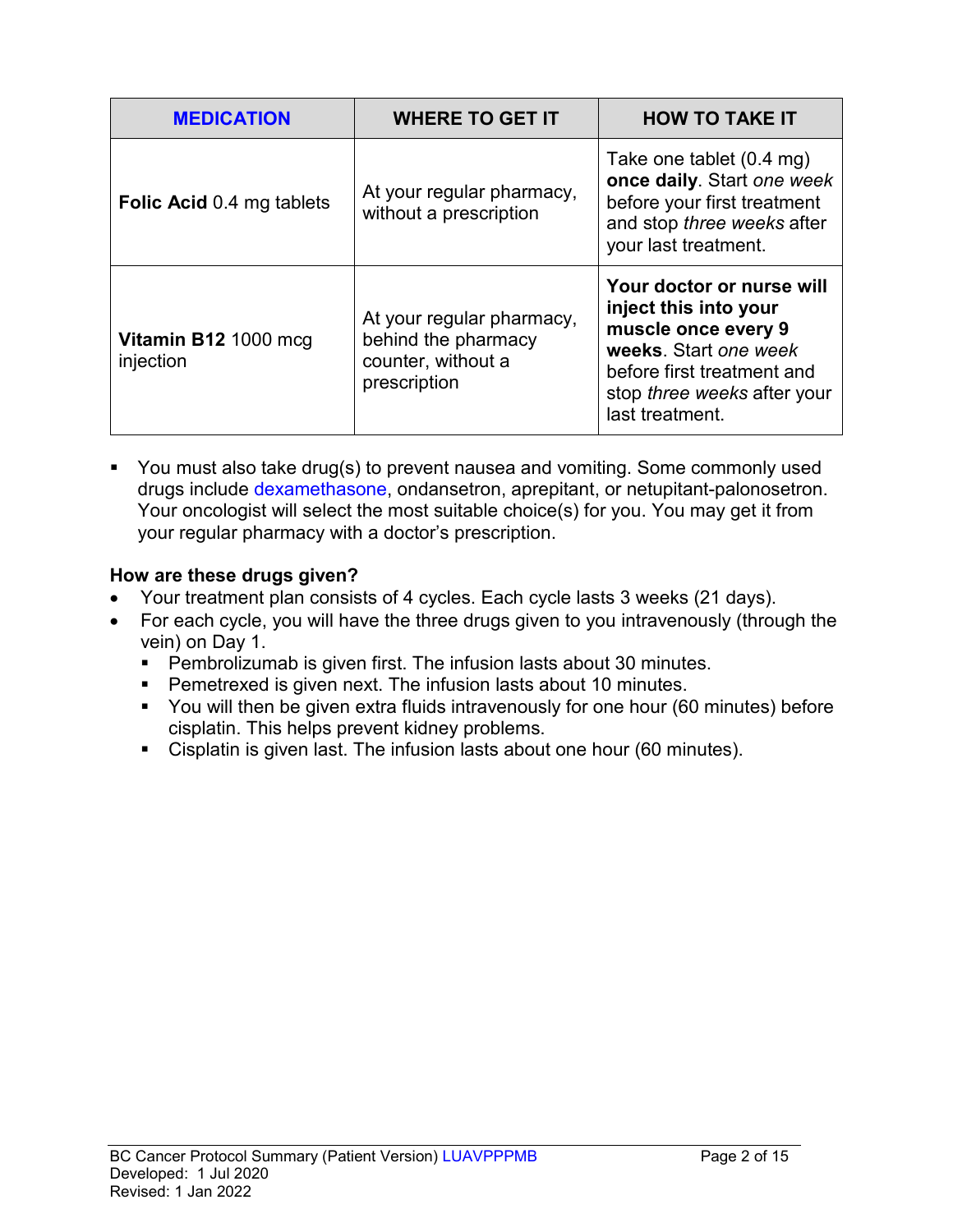### **What will happen while I am being treated?**

- A blood test is done within one month of starting treatment.
- A blood test is also done before Day 1 of each cycle.
- For the first two cycles of treatment, an additional blood test will be done once a week.
- The dose and timing of your treatment may be changed based on your blood test results and/or other side effects.
- Your very first treatment will take longer than other treatments because a nurse will be reviewing the possible side effects of your treatment plan and will discuss with you how to manage them. *It is a good idea to bring someone with you to your first treatment appointment*.
- Please bring your anti-nausea drugs with you for each treatment. Your nurse will tell you when to take them. You may also need to take anti-nausea drugs at home after treatment. It is easier to prevent nausea and vomiting than to treat it once it happens, so follow directions closely.

# **LUAVPPPMB TREATMENT PROTOCOL**

Start Date: **With Start Date: Start Date: All 2008** 

#### **Cycle 1: Blood test before Day 1**

| Day 1             | Day 2     | Day 3     | Day 4     | Day 5     | Day 6         | Day 7     |
|-------------------|-----------|-----------|-----------|-----------|---------------|-----------|
| Pembrolizumab     | No        | No        | No        | No        | No            | No        |
| Pemetrexed        | treatment | treatment | treatment | treatment | treatment     | treatment |
| Hydration         |           |           |           |           |               |           |
| Cisplatin         |           |           |           |           |               |           |
| Day 8             | Day 9     | Day 10    | Day 11    | Day 12    | Day 13        | Day 14    |
| <b>Blood test</b> | No        | No        | No        | No        | <b>No</b>     | <b>No</b> |
| No treatment      | treatment | treatment | treatment | treatment | treatment     | treatment |
| Day 15            | Day 16    | Day 17    | Day 18    | Day 19    | <b>Day 20</b> | Day 21    |
| Blood test        | No        | <b>No</b> | No        | <b>No</b> | <b>No</b>     | <b>No</b> |
| No treatment      | treatment | treatment | treatment | treatment | treatment     | treatment |

**This 21-day cycle will occur for a total of 4 times.**

**(Day 8 and Day 15 blood tests may not be required after Cycle 2 – this will be decided by your oncologist)**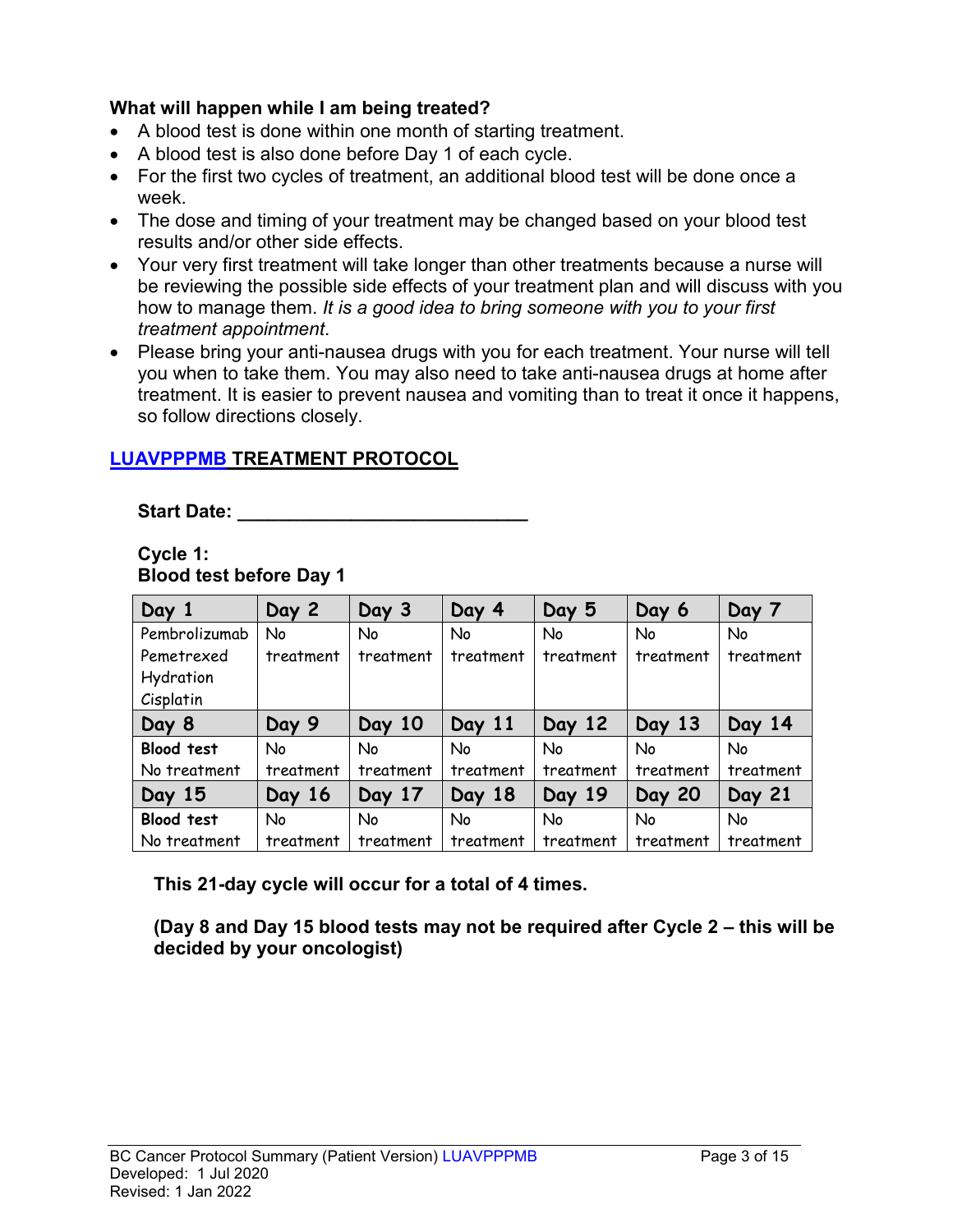## **OTHER INSTRUCTIONS**

#### *It is very important to report side effects immediately to your doctor. Do not manage side effects at home without first speaking with your doctor. Be aware that symptoms may be delayed and can develop months after your last dose.*

#### **What other drugs or foods can interact with LUAVPPPMB?**

- Other drugs may interact with this treatment. Check with your doctor or pharmacist before you start or stop taking any other drugs including all prescription and nonprescription medicines, steroids or other medicines that lower your immune response, vitamins, and herbal supplements.
- The drinking of alcohol (in small amounts) does not appear to affect the safety or usefulness of this treatment.

#### **Other important things to know:**

- **Before you are given pembrolizumab**, talk to your doctor or pharmacist if you:
	- have an active condition where your immune system attacks your body (autoimmune disease), such as ulcerative colitis, Crohn's disease, lupus, rheumatoid arthritis or sarcoidosis.
	- **take other medicines that make your immune system weak. Examples of** these may include steroids, such as prednisone or dexamethasone.
	- had an organ transplant, such as a kidney transplant.
	- have any other medical conditions.
- Cisplatin can cause changes in kidney function, but this is not frequent with the doses used in this treatment. To prevent this problem, it is important that you are well-hydrated before and after treatment.
- Sometimes the nerve which allows you to hear can be affected by cisplatin. This could result in you experiencing "tinnitus" (ringing in the ears) or a change in your hearing. Report any of these problems to your doctor and/or nurse.
- This treatment may cause sterility in men and menopause in women. If you plan to have children, discuss this with your oncologist before starting treatment.
- This treatment may damage sperm and may cause harm to the baby if used during pregnancy. It is best to use birth control while you are undergoing treatment and for **4 months** after the last dose. Tell your doctor right away if you or your partner becomes pregnant. Do not breast feed during treatment.
- Tell all doctors including dentists you see that you are being treated with pembrolizumab, pemetrexed, and cisplatin before you receive treatment of any form.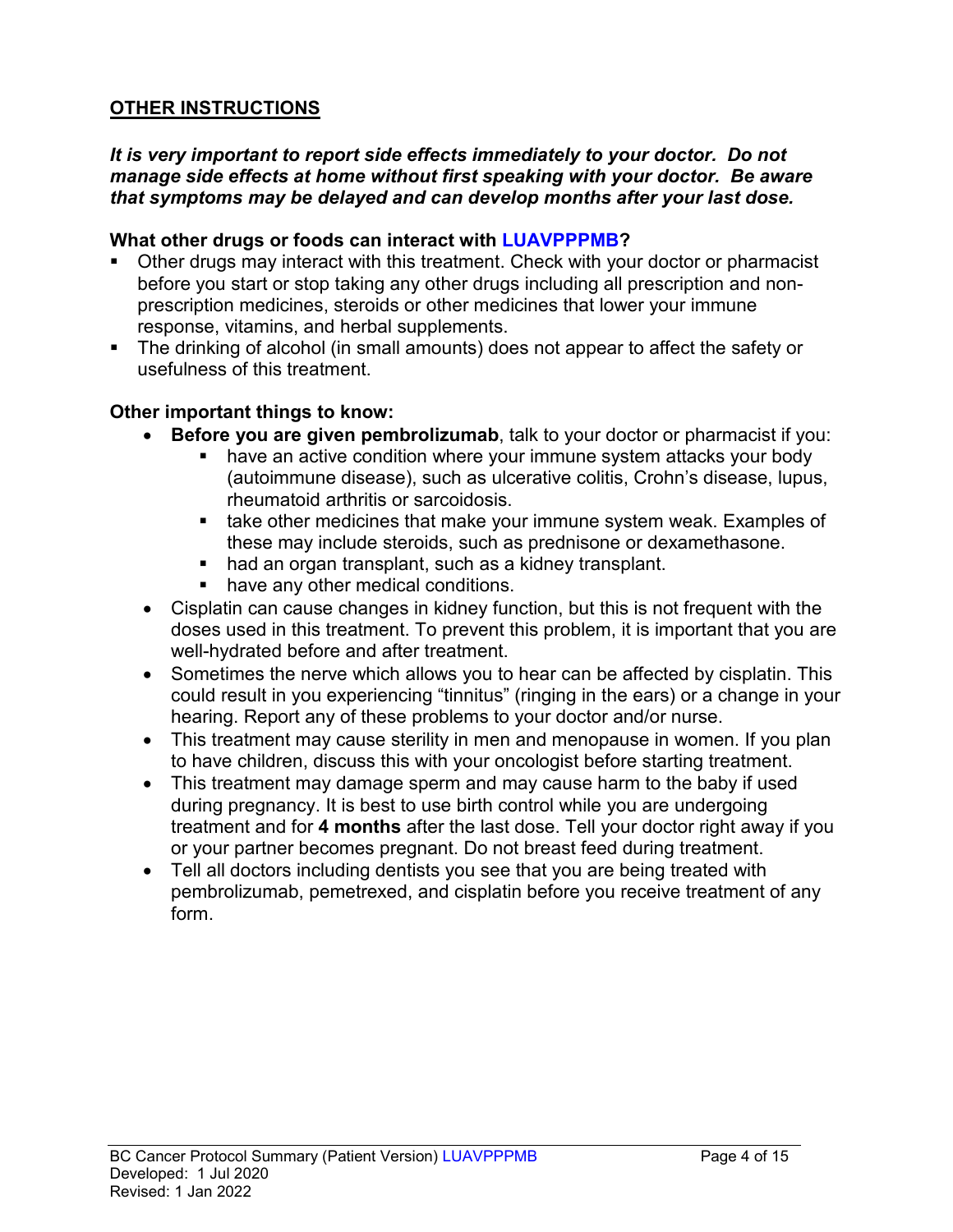# **SIDE EFFECTS AND WHAT TO DO ABOUT THEM**

# **Are there any risks?**

Unexpected and unlikely side effects can occur with any drug treatment. The ones listed below are particularly important for you to be aware of as they are directly related to the common actions of the drug in your treatment plan.

# **What is the most important information I should know about SERIOUS SIDE EFFECTS?**

- **Pembrolizumab may cause serious immune reactions against your own body (autoimmune) affecting many parts.**
- The following side effects were most frequently reported:
	- diarrhea
	- $\blacksquare$  itching, rash
	- $\blacksquare$  joint pain
	- **F** feeling tired
	- **F** feeling less hungry
	- cough
- These side effects are most likely to begin during treatment; however, side effects can show up months after your last treatment with pembrolizumab.
- *Tell* your doctor as soon as possible if you have any of serious side effects listed in the table below or your symptoms get worse.
- **Do not try to treat or diagnose symptoms yourself**. Getting medical treatment right away may keep the problem from becoming more serious.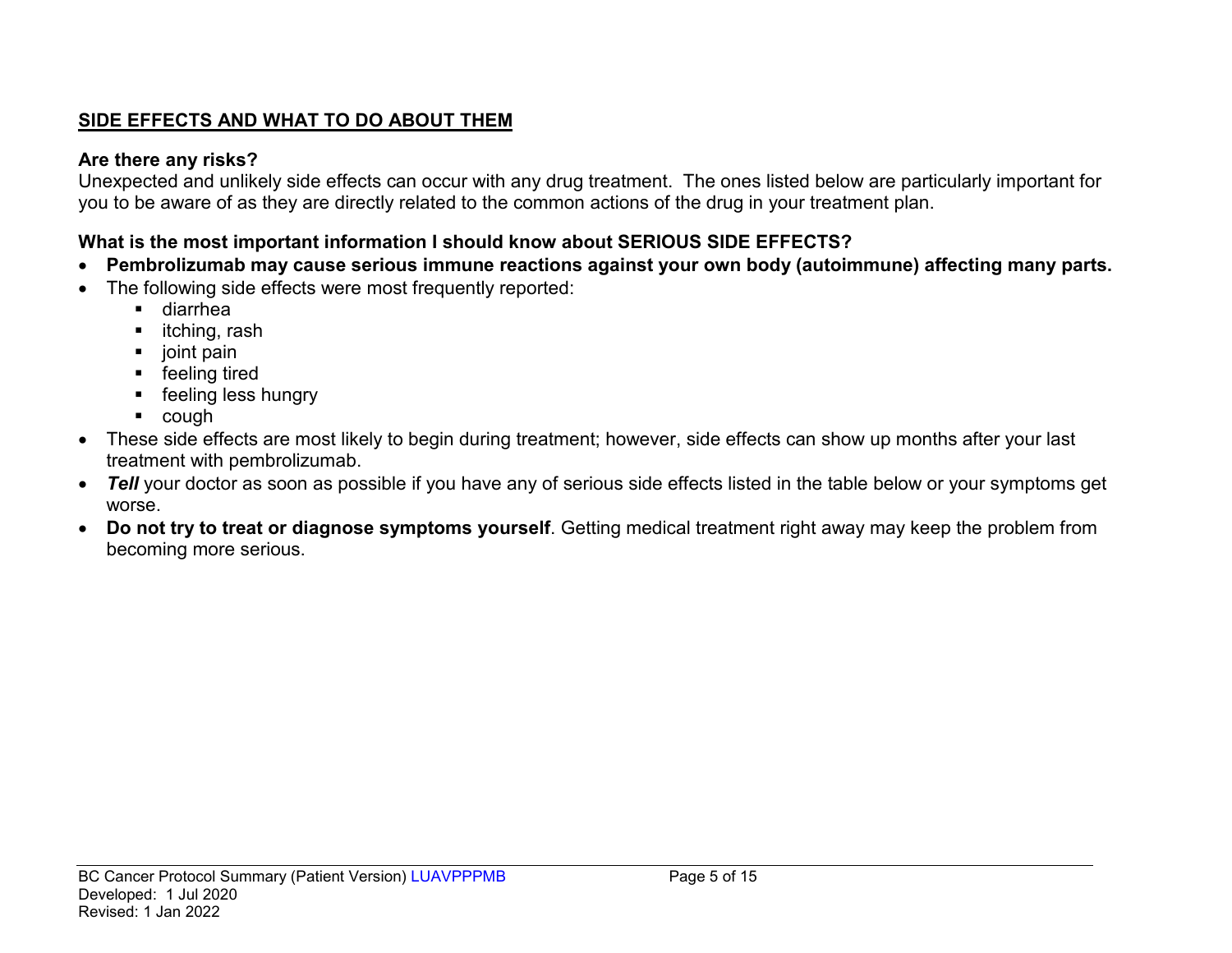# **Serious Side Effects Associated with Pembrolizumab**

| <b>SERIOUS SIDE EFFECTS</b>                                                             | How common is it?      |
|-----------------------------------------------------------------------------------------|------------------------|
| Inflammation of the intestines (colitis)                                                | Common                 |
| Symptoms may include:                                                                   |                        |
| diarrhea (loose stools) or more bowel movements than usual. Do not treat the diarrhea   | (less than 1 in 10 but |
| yourself.                                                                               | more than 1 in 100)    |
| blood or mucus in stools or dark, tarry, sticky stools                                  |                        |
| severe stomach pain (abdominal pain) or tenderness                                      |                        |
| Inflammation of the thyroid gland (hyperthyroidism, hypothyroidism)                     | Common                 |
| Symptoms may include:                                                                   |                        |
| rapid heart beat                                                                        | (less than 1 in 10 but |
| weight loss or gain<br>$\bullet$                                                        | more than 1 in 100)    |
| increased sweating<br>$\bullet$                                                         |                        |
| hair loss<br>$\bullet$                                                                  |                        |
| feeling cold<br>$\bullet$                                                               |                        |
| constipation or diarrhea                                                                |                        |
| your voice gets deeper<br>$\bullet$                                                     |                        |
| muscle aches                                                                            |                        |
| changes in sleep patterns                                                               |                        |
| Inflammation of the pituitary gland (hypophysitis, hypopituitarism, including secondary | Common                 |
| adrenal insufficiency)                                                                  |                        |
| Symptoms may include:                                                                   | (less than 1 in 10 but |
| weight loss                                                                             | more than 1 in 100)    |
| increased sweating, hot flashes<br>$\bullet$                                            |                        |
| hair loss (includes facial and pubic)<br>$\bullet$                                      |                        |
| feeling cold<br>$\bullet$                                                               |                        |
| headaches that will not go away or unusual headache<br>$\bullet$                        |                        |
| decreased sex drive<br>$\bullet$                                                        |                        |
| vision problems                                                                         |                        |
| excessive thirst and urination                                                          |                        |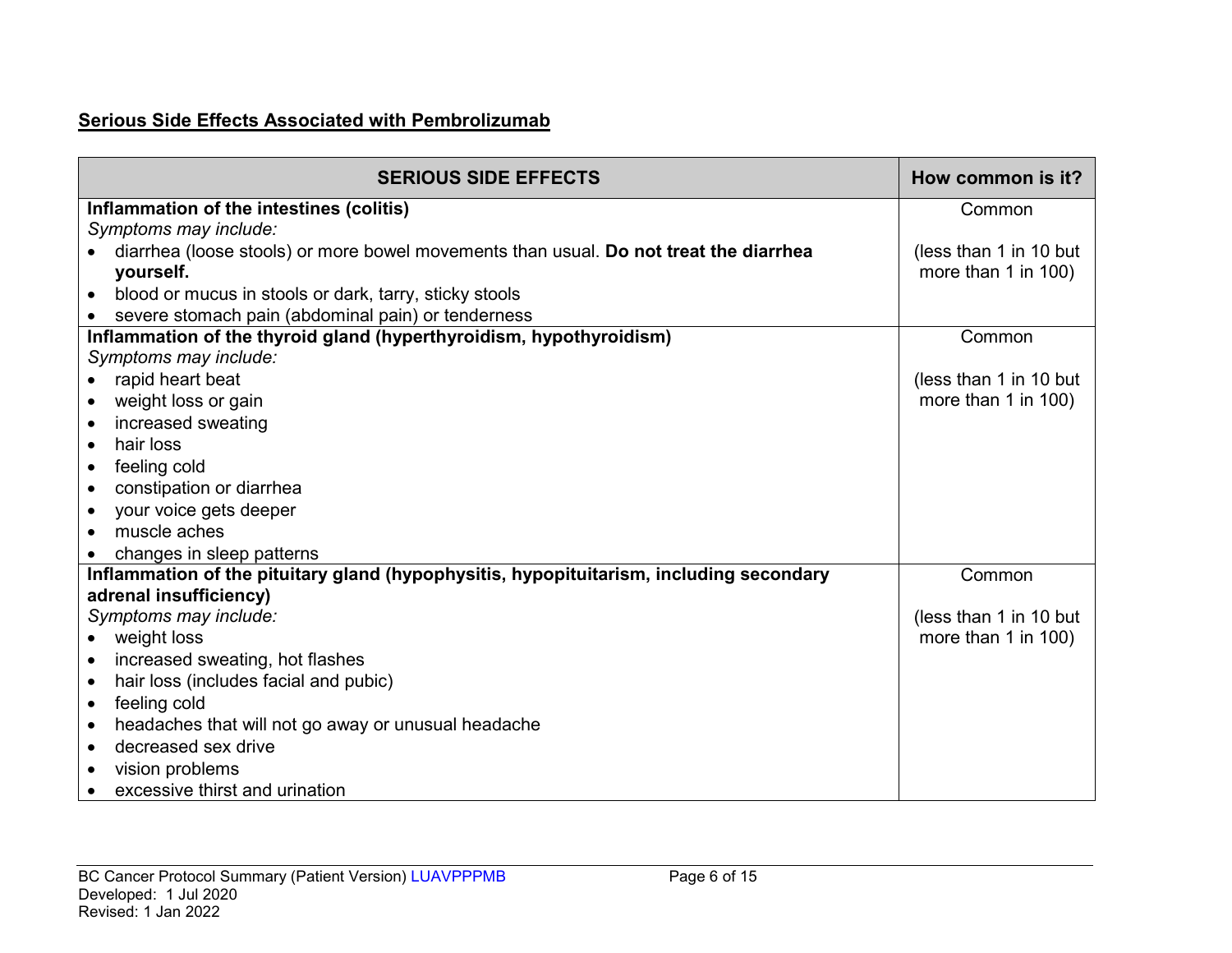| <b>SERIOUS SIDE EFFECTS</b>                         | How common is it?         |
|-----------------------------------------------------|---------------------------|
| Inflammation of the lungs (pneumonitis)             | Common                    |
| Symptoms may include:                               |                           |
| shortness of breath                                 | (less than 1 in 10 but    |
| chest pain                                          | more than 1 in 100)       |
| coughing                                            |                           |
| <b>Problems with muscles</b>                        | Common                    |
| Symptoms may include:                               |                           |
| back pain                                           | (less than 1 in 10 but    |
| spasms                                              | more than 1 in 100)       |
| weakness                                            |                           |
| muscle pain                                         |                           |
| <b>Skin problems</b>                                | Common                    |
| Symptoms may include:                               |                           |
| rash                                                | (less than 1 in 10 but    |
| dry skin                                            | more than 1 in 100)       |
| Problems in other organs (nervous system, eyes)     | Common                    |
| Symptoms may include:                               |                           |
| tingling, numbness, lack of energy                  | (less than 1 in 10 but    |
| changes in eyesight                                 | more than 1 in 100)       |
| dizziness                                           |                           |
| Inflammation of the liver (hepatitis)               | Uncommon                  |
| Symptoms may include:                               |                           |
| nausea or vomiting<br>$\bullet$                     | (less than 1 in 100 but   |
| loss of appetite<br>$\bullet$                       | more than 1 in 1000)      |
| pain on the right side of your stomach<br>$\bullet$ |                           |
| yellowing of your skin or the whites of your eyes   |                           |
| dark urine<br>$\bullet$                             |                           |
| bleeding or bruise more easily than normal          |                           |
| Inflammation of the kidneys (nephritis)             | Uncommon                  |
| Symptoms may include:                               |                           |
| changes in the amount or colour of your urine       | (less than 1 in 100 but   |
|                                                     | more than $1$ in $1000$ ) |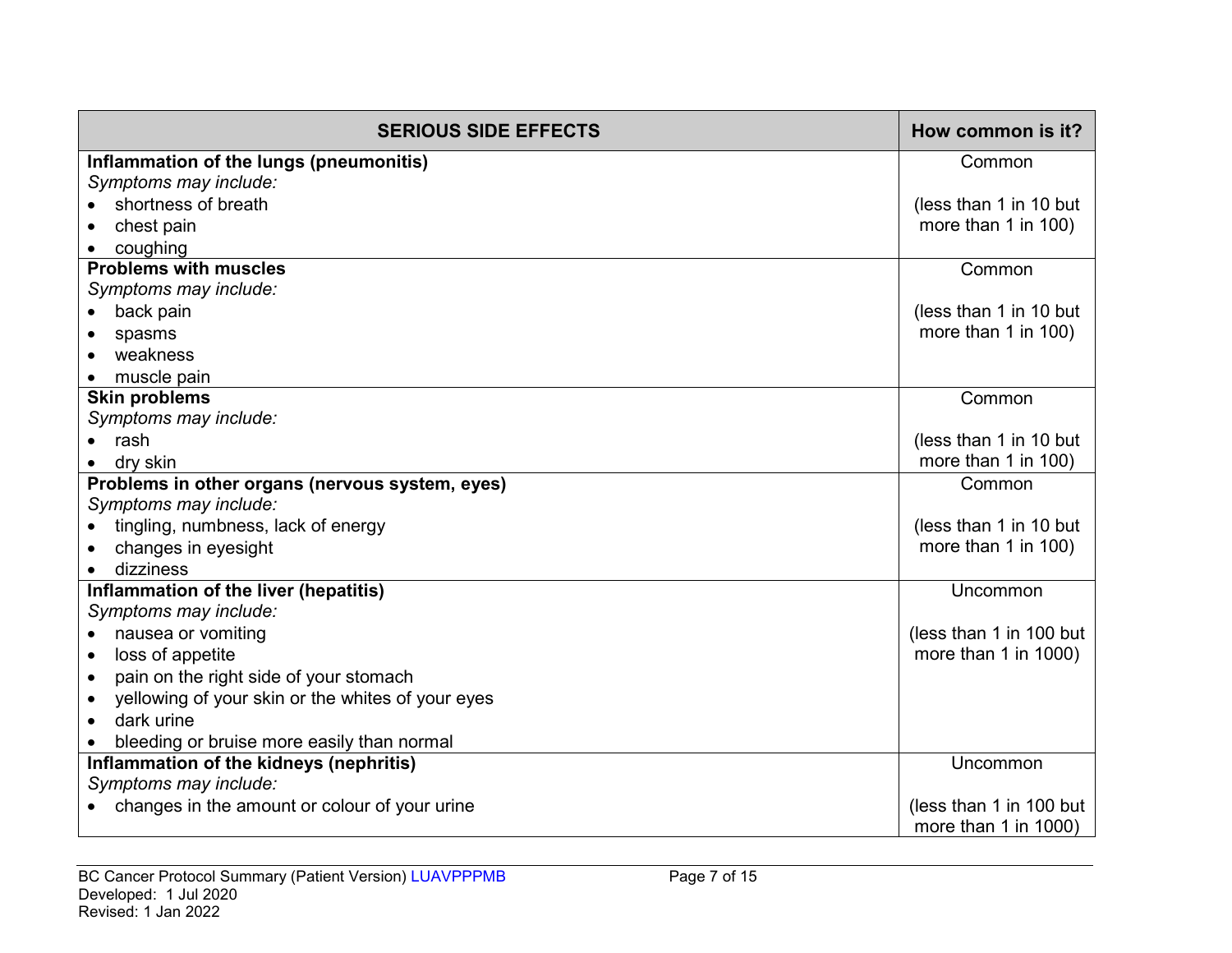| <b>SERIOUS SIDE EFFECTS</b>                     | How common is it?    |
|-------------------------------------------------|----------------------|
| Problems in the pancreas                        | Rare                 |
| Symptoms may include:                           |                      |
| abdominal pain                                  | (less than 1 in 1000 |
| nausea and vomiting                             | but more than 1 in   |
|                                                 | 10000)               |
| Blood sugar problems (type 1 diabetes mellitus) | Rare                 |
| Symptoms may include:                           |                      |
| hunger or thirst                                | (less than 1 in 1000 |
| a need to urinate more often                    | but more than 1 in   |
| weight loss                                     | 10000)               |
| <b>Infusion reactions</b>                       | Rare                 |
| Symptoms may include:                           |                      |
| shortness of breath                             | (less than 1 in 1000 |
| itching or rash                                 | but more than 1 in   |
| dizziness                                       | 10000)               |
| fever                                           |                      |
| wheezing                                        |                      |
| flushing                                        |                      |
| feeling like passing out                        |                      |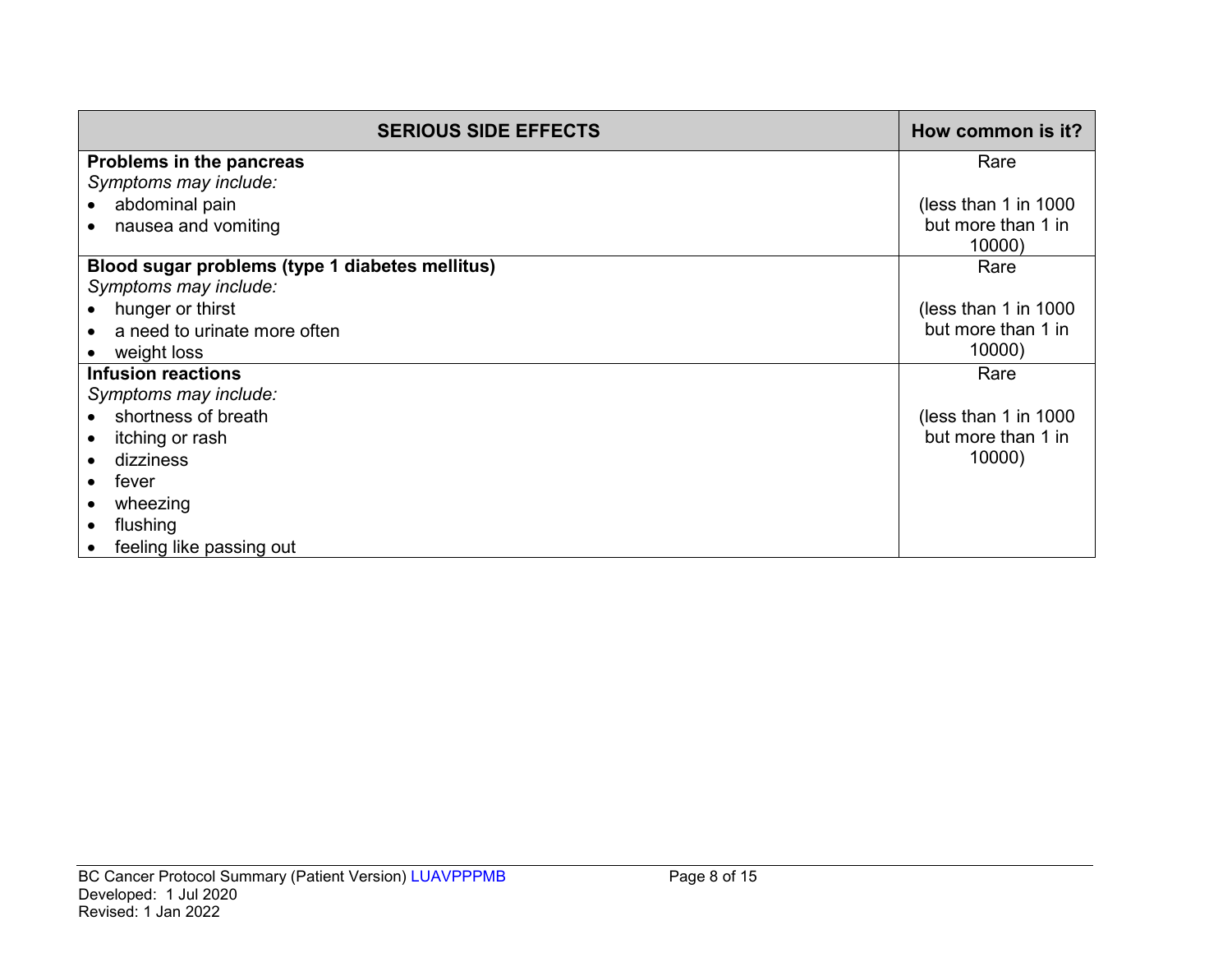# **Management of Other Side Effects**

| <b>OTHER SIDE EFFECTS</b>                                                                                                                                                                                                                                                                        | <b>How common</b><br>is it? | <b>MANAGEMENT</b>                                                                                                                                                                                                                                                                                                                                                                                                |
|--------------------------------------------------------------------------------------------------------------------------------------------------------------------------------------------------------------------------------------------------------------------------------------------------|-----------------------------|------------------------------------------------------------------------------------------------------------------------------------------------------------------------------------------------------------------------------------------------------------------------------------------------------------------------------------------------------------------------------------------------------------------|
| Your white blood cells will decrease<br>a few days after your treatment.<br>They usually return to normal in 2-3<br>weeks. White blood cells protect your<br>body by fighting bacteria (germs) that<br>cause infection. When they are low,<br>you are at greater risk of having an<br>infection. | Common                      | To help prevent infection:<br>Wash your hands often and always after using the<br>bathroom.<br>Take care of your skin and mouth by gently washing<br>regularly.<br>Avoid crowds and people who are sick.<br>Call your doctor <i>immediately</i> at the first sign of an<br>$\bullet$<br>infection such as fever (over 100°F or 38°C by an oral<br>thermometer), chills, cough or burning when you pass<br>urine. |
| Your platelets may decrease during<br>or after your treatment They will<br>return to normal after your last<br>treatment. Platelets help to make<br>your blood clot when you hurt<br>yourself. You may bruise or bleed<br>more easily than usual.                                                | Common                      | To help prevent bleeding problems:<br>Try not to bruise, cut or burn yourself.<br>Clean your nose by blowing gently, do not pick your<br>nose.<br>Avoid constipation.<br>Brush your teeth gently with a soft toothbrush as your<br>gums may bleed more easily. Maintain good oral<br>hygiene.<br>Avoid taking ASA (e.g. ASPIRIN®) or Ibuprofen (e.g.<br>ADVIL®), unless prescribed by your doctor.               |
| <b>Tiredness</b> and lack of energy may<br>sometimes occur.                                                                                                                                                                                                                                      | <b>Very Common</b>          | Do not drive a car or operate machinery if you are feeling<br>$\bullet$<br>tired.<br>Try the ideas in Your Bank to Energy Savings: Helping<br>People with Cancer Handle Fatigue.*<br>If tiredness is persistent and you have other symptoms of<br>hepatitis or inflammation of glands, tell your doctor as<br>soon as possible. (see the table above for serious side<br>effects.)                               |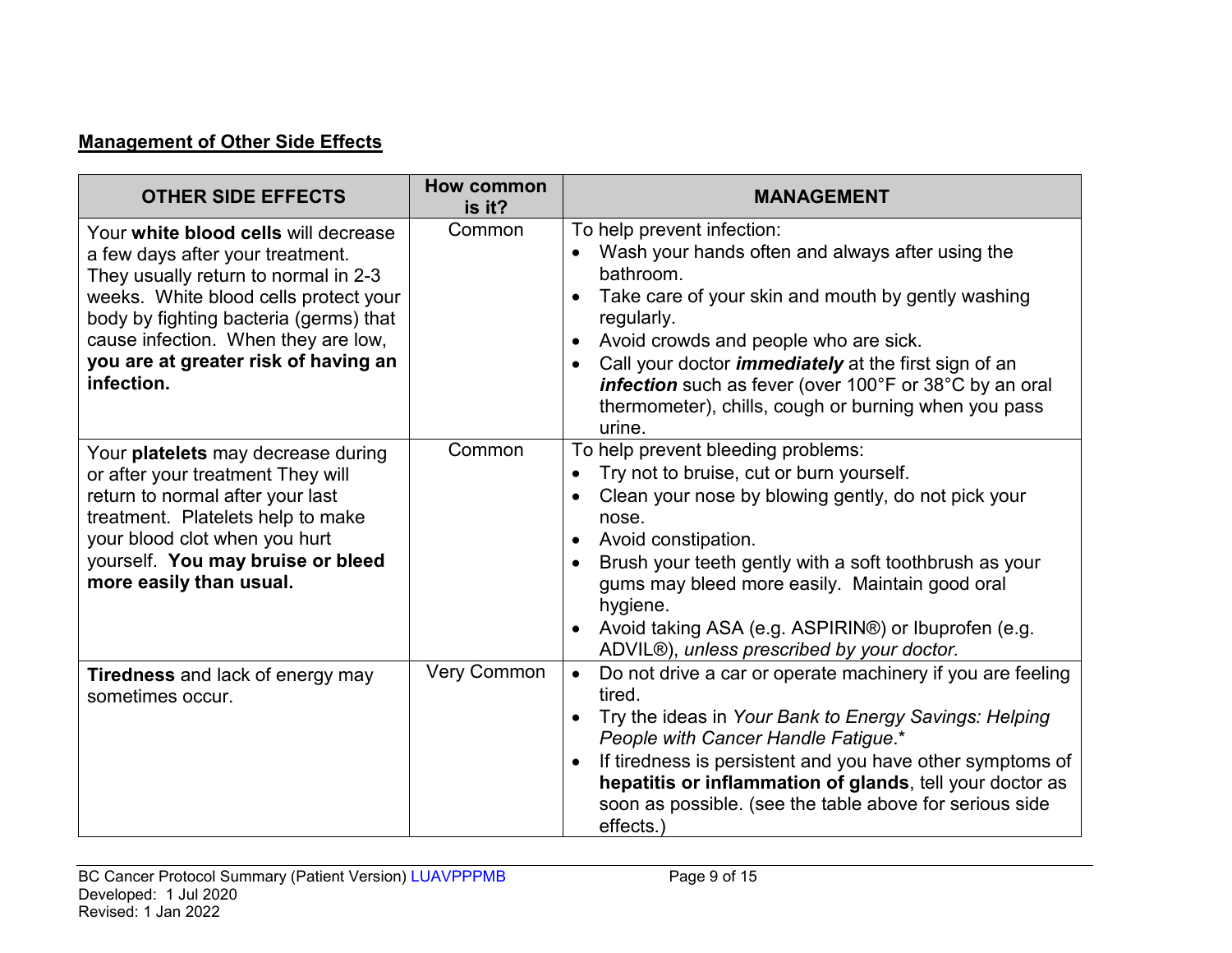| <b>OTHER SIDE EFFECTS</b>                                                                                                           | <b>How common</b><br>is it? | <b>MANAGEMENT</b>                                                                                                                                                                                                                                                                                                                                                                                                                                                              |
|-------------------------------------------------------------------------------------------------------------------------------------|-----------------------------|--------------------------------------------------------------------------------------------------------------------------------------------------------------------------------------------------------------------------------------------------------------------------------------------------------------------------------------------------------------------------------------------------------------------------------------------------------------------------------|
| Loss of appetite and weight loss<br>sometimes occur.                                                                                | Very Common                 | Try the ideas in Food Ideas to Help with Decreased<br>$\bullet$<br>Appetite.*<br>If loss of appetite is persistent and you have other<br>symptoms of hepatitis, tell your doctor as soon as<br>possible. (see the table above for serious side effects.)                                                                                                                                                                                                                       |
| Nausea and vomiting may occur<br>after your treatment. Nausea may last<br>longer for some patients (delayed<br>nausea and vomiting) | Very Common                 | You will be given a prescription for anti-nausea drug(s) to<br>take before your treatment and/or at home. It is easier<br>to prevent nausea than treat it once it has occurred,<br>so follow directions closely.<br>Drink plenty of fluids.<br>Eat and drink often in small amounts.<br>Try the ideas in Food Choices to Help Control Nausea.*<br>Your doctor may mange delayed nausea and vomiting<br>differently. Be sure to let your doctor know if you<br>experience this. |
| <b>Constipation may sometimes occur.</b>                                                                                            | Common                      | Exercise if you can.<br>$\bullet$<br>Drink plenty of fluids.<br>$\bullet$<br>Try ideas in Suggestions for Dealing with Constipation.*<br>If you have other symptoms of colitis, tell your doctor as<br>soon as possible. (see the table above for serious side<br>effects.)                                                                                                                                                                                                    |
| Fever may sometimes occur.                                                                                                          | Common                      | Call your doctor <i>immediately</i> at the first sign of an<br>$\bullet$<br>infection such as fever (over 100°F or 38°C by an oral<br>thermometer), chills, cough or burning when you pass<br>urine.<br>If you have other symptoms of colitis, tell your doctor as<br>soon as possible. (see the table above for serious side<br>effects.)                                                                                                                                     |
| Headache may sometimes occur.                                                                                                       | Common                      | If headache is persistent and you have other symptoms<br>$\bullet$<br>of inflammation of glands, tell your doctor as soon as<br>possible. (see the table above for serious side effects.)                                                                                                                                                                                                                                                                                      |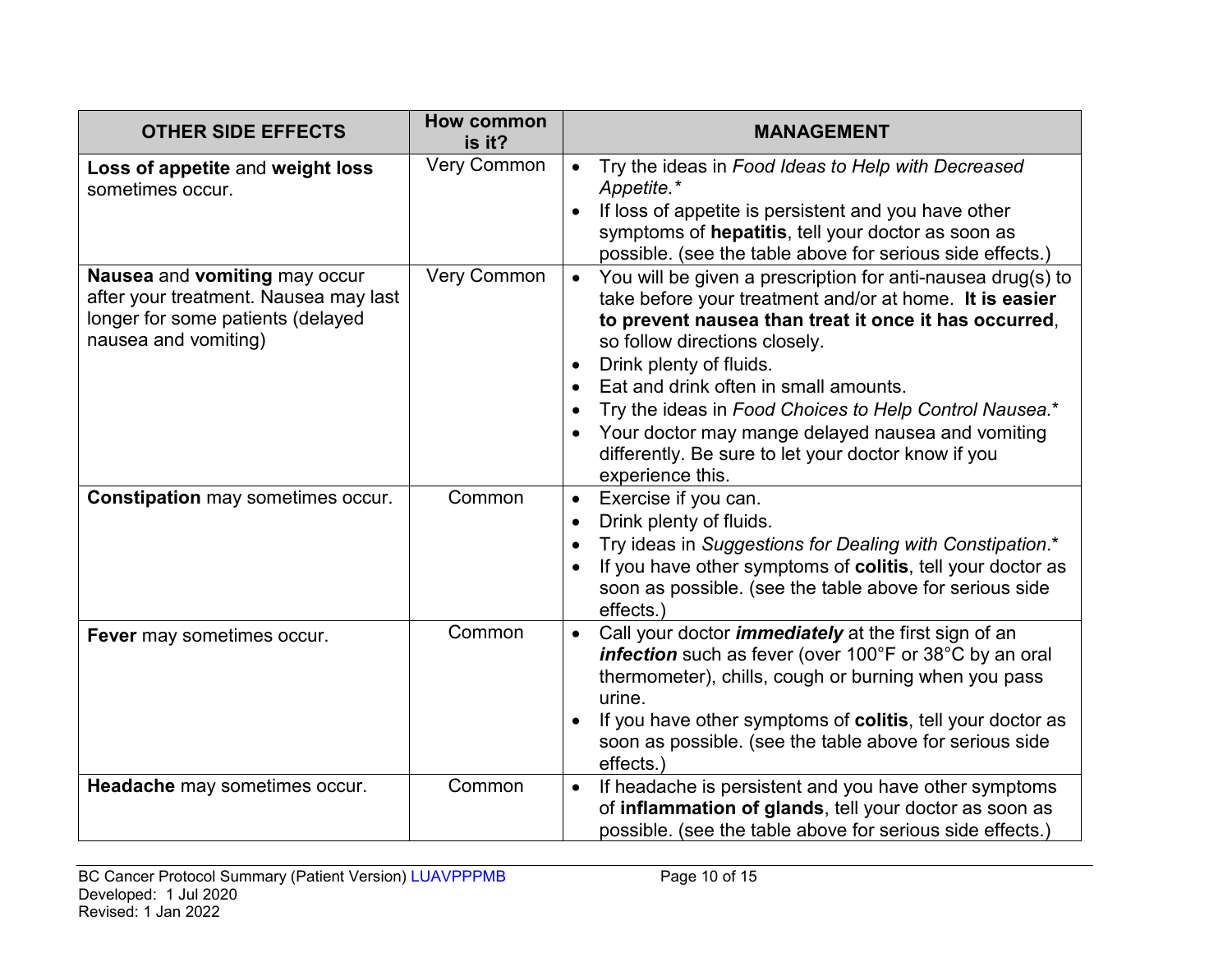| <b>OTHER SIDE EFFECTS</b>                                                                                                                                                                                                | <b>How common</b><br>is it? | <b>MANAGEMENT</b>                                                                                                                                                                                                                                                                                                                                                                                                                                                                                                                                           |
|--------------------------------------------------------------------------------------------------------------------------------------------------------------------------------------------------------------------------|-----------------------------|-------------------------------------------------------------------------------------------------------------------------------------------------------------------------------------------------------------------------------------------------------------------------------------------------------------------------------------------------------------------------------------------------------------------------------------------------------------------------------------------------------------------------------------------------------------|
| Sore mouth may occur a few days<br>after treatment. Mouth sores can<br>occur on the tongue, the sides of the<br>mouth or in the throat. Mouth sores<br>or bleeding gums can lead to an<br>infection.                     | Uncommon                    | Brush your teeth gently after eating and at bedtime with a<br>$\bullet$<br>very soft toothbrush. If your gums bleed, use gauze<br>instead of a brush. Use baking soda instead of<br>toothpaste.<br>Make a mouthwash with $\frac{1}{2}$ teaspoon baking soda or salt<br>in 1 cup warm water and rinse several times a day.<br>Try soft, bland foods like puddings, milkshakes and<br>cream soups.<br>Avoid spicy, crunchy or acidic food, and very hot or cold<br>foods.<br>Call your doctor if you are having difficulty eating or<br>drinking due to pain. |
| Pain or tenderness may occur where<br>the needle was placed in your vein                                                                                                                                                 | Uncommon                    | Apply cool compresses or soak in cool water for 10-20<br>$\bullet$<br>minutes several times a day.                                                                                                                                                                                                                                                                                                                                                                                                                                                          |
| Hair loss is rare.                                                                                                                                                                                                       | Rare                        | If hair loss is a problem, refer to For the Patient: Hair<br>$\bullet$<br>Loss Due to Chemotherapy.*                                                                                                                                                                                                                                                                                                                                                                                                                                                        |
| Allergic reactions are rare. Signs of<br>an allergic reaction are dizziness,<br>confusion and wheezing or difficulty<br>breathing. This reaction can occur<br>immediately or several hours after<br>receiving treatment. | Rare                        | Tell your nurse if this happens while you are receiving<br>$\bullet$<br>treatment.<br>Go to your local Emergency Room immediately if this<br>happens after you leave the clinic.                                                                                                                                                                                                                                                                                                                                                                            |
| Cisplatin burns if it leaks under the<br>skin                                                                                                                                                                            | Very Rare                   | Tell your nurse <i>immediately</i> if you feel pain, burning,<br>$\bullet$<br>stinging, or any other change while the drug is being<br>given.                                                                                                                                                                                                                                                                                                                                                                                                               |

**\*Please ask your oncologist or pharmacist for a copy.**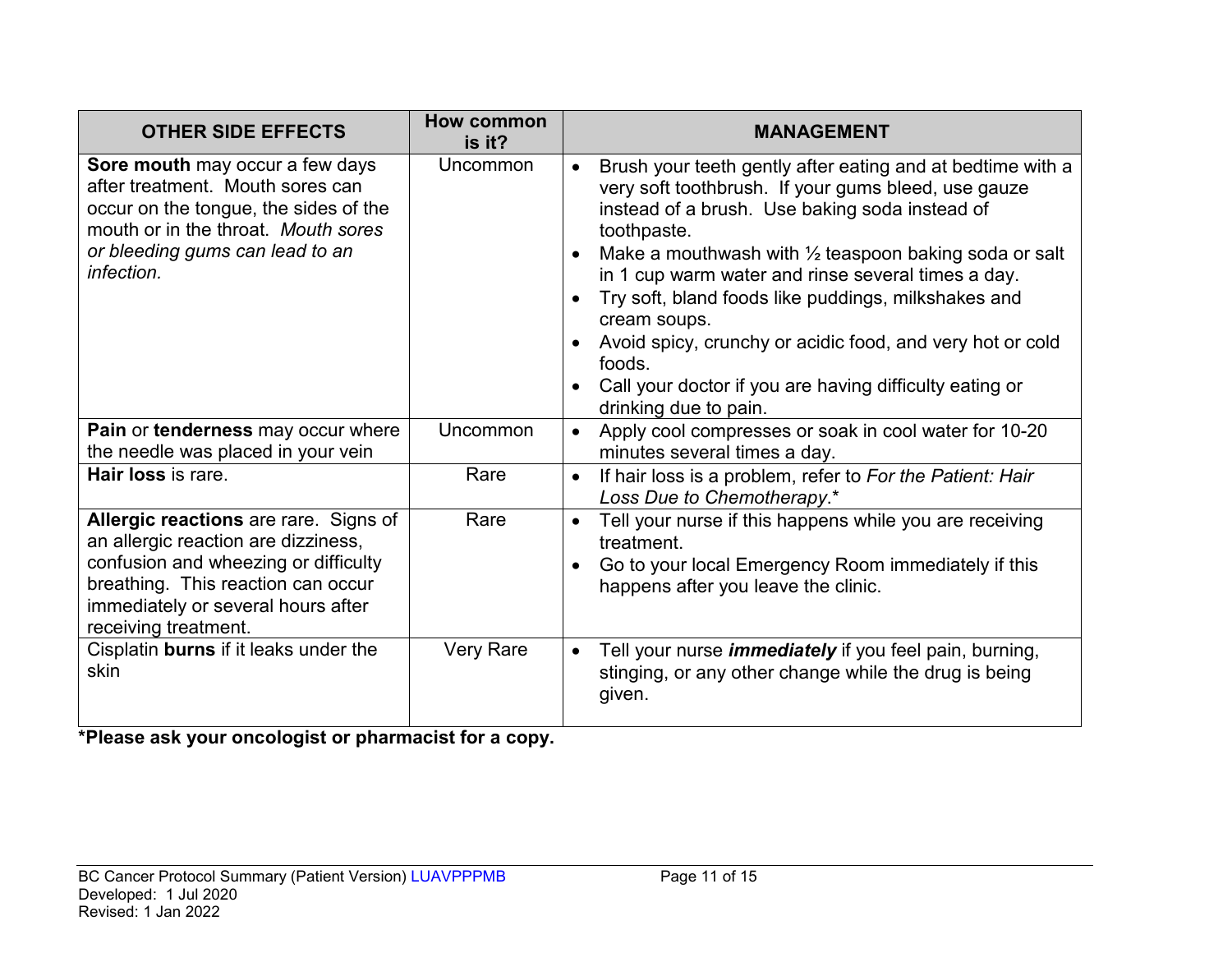| If you experience symptoms or changes in your body that have not been described above but worry you, or in any |  |
|----------------------------------------------------------------------------------------------------------------|--|
| symptoms are severe, contact:                                                                                  |  |

 **\_\_\_\_\_\_\_\_\_\_\_\_\_\_\_\_\_\_\_\_\_\_\_\_ at telephone number:\_\_\_\_\_\_\_\_\_\_\_\_\_\_\_\_\_\_\_**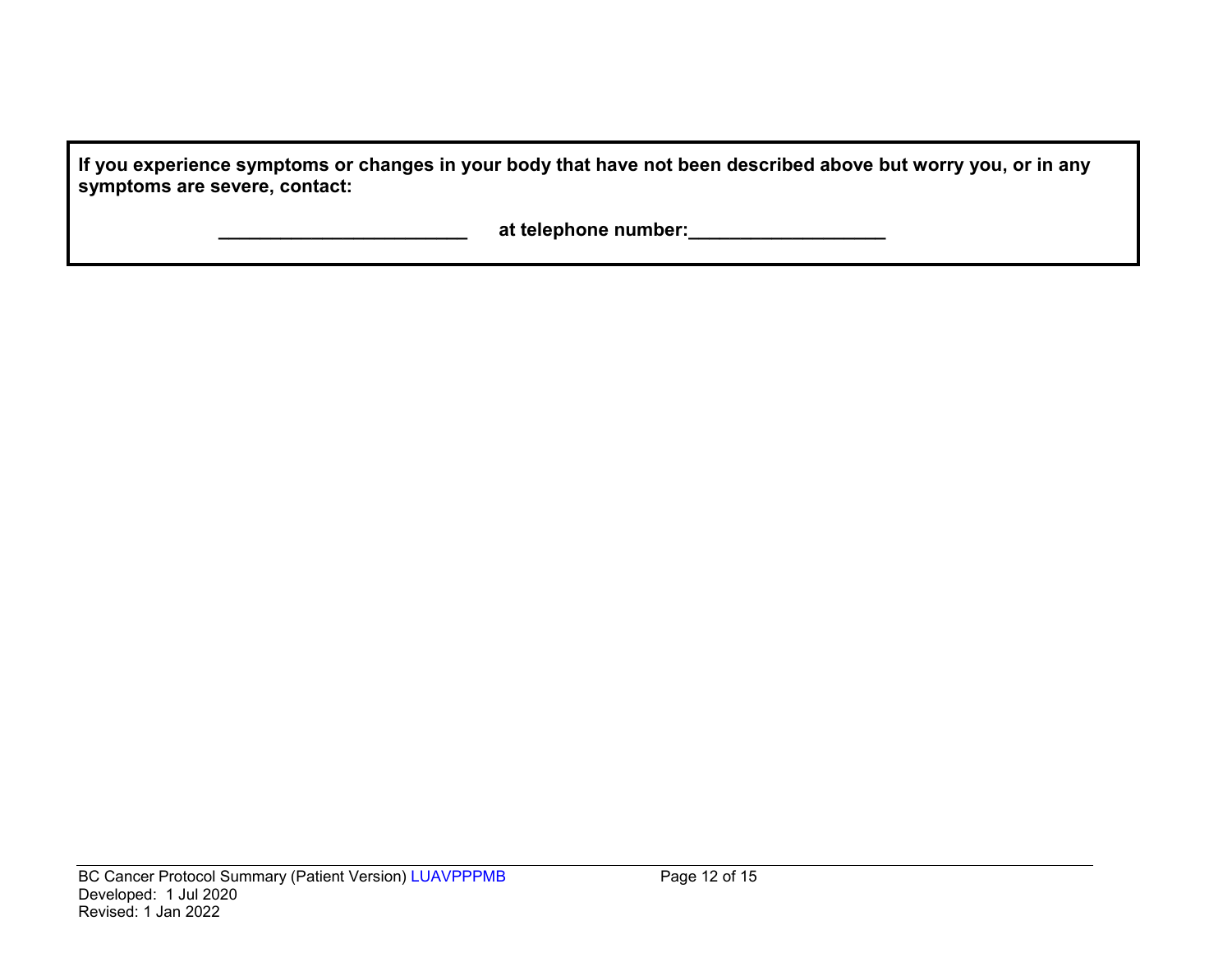| BС<br><b>MEDICAL</b><br>CAN<br><b>ALERT</b><br>CER<br><b>Provincial Health Services Authority</b><br><b>NAME</b>                                                    | SEVERE IMMUNE-MEDIATED ADVERSE REACTIONS<br>Including enterocolitis, intestinal perforation, hepatitis,<br>including toxic epidermal)<br>dermatitis<br>necrolysis),<br>neuropathy, endocrinopathy, pneumonitis,<br>myositis,<br>myocarditis and toxicities in other organ systems. Duration<br>of risk after treatment is unknown. |
|---------------------------------------------------------------------------------------------------------------------------------------------------------------------|------------------------------------------------------------------------------------------------------------------------------------------------------------------------------------------------------------------------------------------------------------------------------------------------------------------------------------|
| has received<br>CHECKPOINT INHIBITOR IMMUNOTHERAPY:<br>Immune-Mediated Adverse Reactions<br>ALWAYS CARRY THIS CARD AND SHOW TO<br>PHYSICIANS INCLUDING ANESTHETISTS | FOR MORE INFORMATION:<br>www.bccancer.bc.ca/health-professionals/professional-resources/cancer-drug-manual<br>Rev Aug 2018                                                                                                                                                                                                         |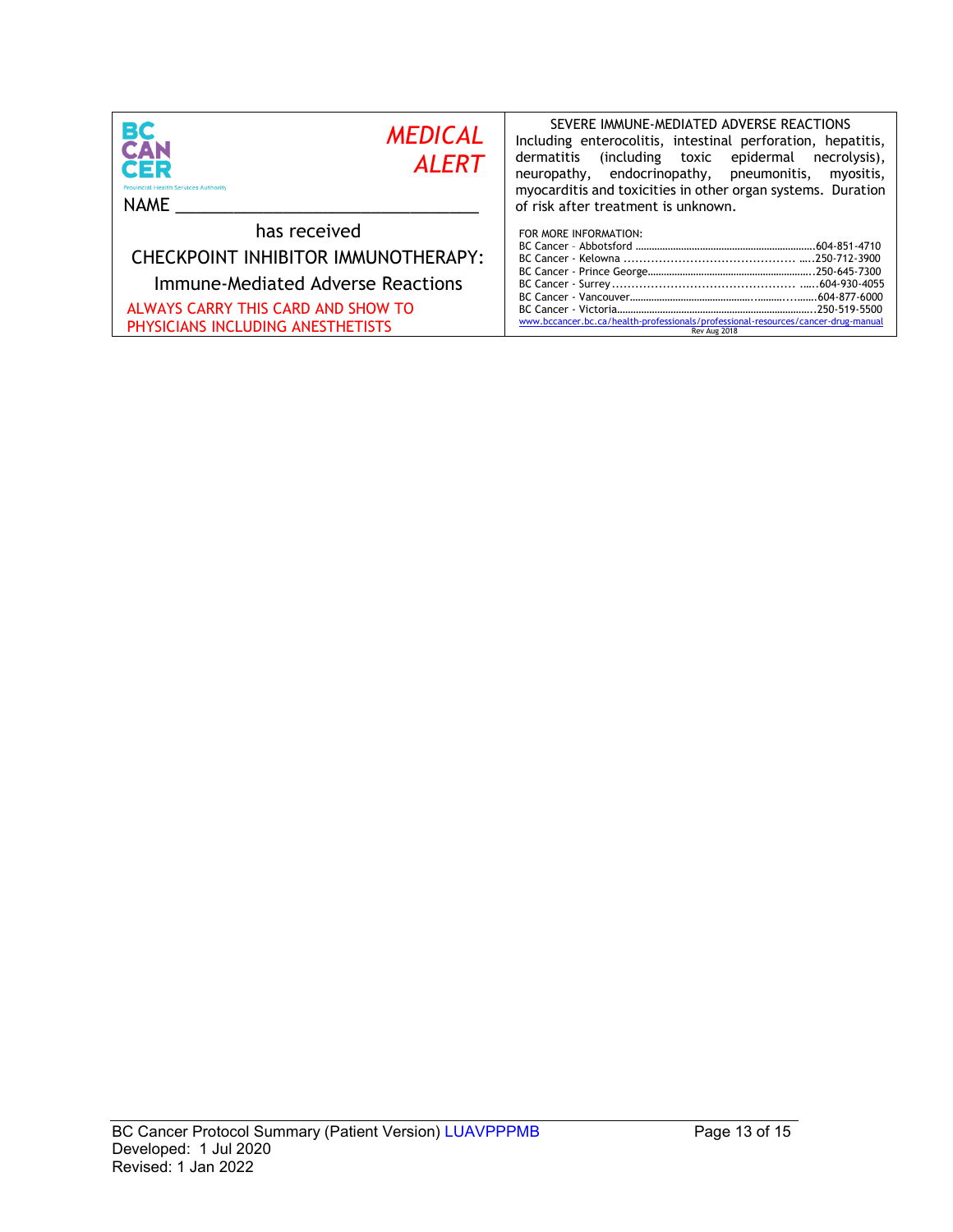| Medical Oncologist New York and Service Contract of the Contract of the Contract of the Contract of the Contract of the Contract of the Contract of the Contract of the Contract of the Contract of the Contract of the Contra<br>This patient is receiving immunotherapy at the BC Cancer and is at risk of immune-related<br>toxicities which may be life threatening and require urgent management.<br>Immunotherapy toxicities are different from those encountered with standard chemotherapy<br>or targeted therapies. The immune system may become dysregulated during immunotherapy<br>treatment, leading to symptoms and findings which mimic autoimmune disorders. Adverse<br>events can occur during or following treatment and can be life threatening. Any organ system<br>in the body is at risk including, but not limited to:<br>Lungs (pneumonitis, pleuritis, sarcoidosis)<br>Gastrointestinal (colitis, ileitis, pancreatitis)<br>Liver (hepatitis)<br>Skin (rash, Stevens-Johnson syndrome)<br>Endocrine (hypophysitis, adrenal insufficiency, hypo/hyperthyroidism, type 1 diabetes mellitus)<br>Renal (interstitial nephritis)<br>Blood (hemolytic anemia, thrombocytopenia, neutropenia)<br>Neurologic (encephalitis, Guillain-Barré syndrome, meningitis, myasthenia gravis, neuropathy)<br>Musculoskeletal (myositis, arthritis)<br>Cardiovascular (pericarditis, myocarditis, vasculitis)<br>Ophthalmologic (uveitis, scleritis, episcleritis, conjunctivitis, retinitis)<br>Management of immune-related toxicities necessitates prompt coordination with a medical<br>oncologist with initiation of high dose corticosteroids, and may require referral to the<br>appropriate subspecialty. If you suspect your patient is presenting with immune-related | To Whom It May Concern: |                                                                                                  |
|---------------------------------------------------------------------------------------------------------------------------------------------------------------------------------------------------------------------------------------------------------------------------------------------------------------------------------------------------------------------------------------------------------------------------------------------------------------------------------------------------------------------------------------------------------------------------------------------------------------------------------------------------------------------------------------------------------------------------------------------------------------------------------------------------------------------------------------------------------------------------------------------------------------------------------------------------------------------------------------------------------------------------------------------------------------------------------------------------------------------------------------------------------------------------------------------------------------------------------------------------------------------------------------------------------------------------------------------------------------------------------------------------------------------------------------------------------------------------------------------------------------------------------------------------------------------------------------------------------------------------------------------------------------------------------------------------------------------------------------------------------------------------------------|-------------------------|--------------------------------------------------------------------------------------------------|
|                                                                                                                                                                                                                                                                                                                                                                                                                                                                                                                                                                                                                                                                                                                                                                                                                                                                                                                                                                                                                                                                                                                                                                                                                                                                                                                                                                                                                                                                                                                                                                                                                                                                                                                                                                                       |                         |                                                                                                  |
|                                                                                                                                                                                                                                                                                                                                                                                                                                                                                                                                                                                                                                                                                                                                                                                                                                                                                                                                                                                                                                                                                                                                                                                                                                                                                                                                                                                                                                                                                                                                                                                                                                                                                                                                                                                       |                         |                                                                                                  |
|                                                                                                                                                                                                                                                                                                                                                                                                                                                                                                                                                                                                                                                                                                                                                                                                                                                                                                                                                                                                                                                                                                                                                                                                                                                                                                                                                                                                                                                                                                                                                                                                                                                                                                                                                                                       |                         |                                                                                                  |
|                                                                                                                                                                                                                                                                                                                                                                                                                                                                                                                                                                                                                                                                                                                                                                                                                                                                                                                                                                                                                                                                                                                                                                                                                                                                                                                                                                                                                                                                                                                                                                                                                                                                                                                                                                                       |                         |                                                                                                  |
|                                                                                                                                                                                                                                                                                                                                                                                                                                                                                                                                                                                                                                                                                                                                                                                                                                                                                                                                                                                                                                                                                                                                                                                                                                                                                                                                                                                                                                                                                                                                                                                                                                                                                                                                                                                       |                         |                                                                                                  |
|                                                                                                                                                                                                                                                                                                                                                                                                                                                                                                                                                                                                                                                                                                                                                                                                                                                                                                                                                                                                                                                                                                                                                                                                                                                                                                                                                                                                                                                                                                                                                                                                                                                                                                                                                                                       |                         |                                                                                                  |
|                                                                                                                                                                                                                                                                                                                                                                                                                                                                                                                                                                                                                                                                                                                                                                                                                                                                                                                                                                                                                                                                                                                                                                                                                                                                                                                                                                                                                                                                                                                                                                                                                                                                                                                                                                                       |                         |                                                                                                  |
|                                                                                                                                                                                                                                                                                                                                                                                                                                                                                                                                                                                                                                                                                                                                                                                                                                                                                                                                                                                                                                                                                                                                                                                                                                                                                                                                                                                                                                                                                                                                                                                                                                                                                                                                                                                       |                         |                                                                                                  |
|                                                                                                                                                                                                                                                                                                                                                                                                                                                                                                                                                                                                                                                                                                                                                                                                                                                                                                                                                                                                                                                                                                                                                                                                                                                                                                                                                                                                                                                                                                                                                                                                                                                                                                                                                                                       |                         |                                                                                                  |
|                                                                                                                                                                                                                                                                                                                                                                                                                                                                                                                                                                                                                                                                                                                                                                                                                                                                                                                                                                                                                                                                                                                                                                                                                                                                                                                                                                                                                                                                                                                                                                                                                                                                                                                                                                                       |                         |                                                                                                  |
|                                                                                                                                                                                                                                                                                                                                                                                                                                                                                                                                                                                                                                                                                                                                                                                                                                                                                                                                                                                                                                                                                                                                                                                                                                                                                                                                                                                                                                                                                                                                                                                                                                                                                                                                                                                       |                         |                                                                                                  |
|                                                                                                                                                                                                                                                                                                                                                                                                                                                                                                                                                                                                                                                                                                                                                                                                                                                                                                                                                                                                                                                                                                                                                                                                                                                                                                                                                                                                                                                                                                                                                                                                                                                                                                                                                                                       |                         |                                                                                                  |
|                                                                                                                                                                                                                                                                                                                                                                                                                                                                                                                                                                                                                                                                                                                                                                                                                                                                                                                                                                                                                                                                                                                                                                                                                                                                                                                                                                                                                                                                                                                                                                                                                                                                                                                                                                                       |                         |                                                                                                  |
|                                                                                                                                                                                                                                                                                                                                                                                                                                                                                                                                                                                                                                                                                                                                                                                                                                                                                                                                                                                                                                                                                                                                                                                                                                                                                                                                                                                                                                                                                                                                                                                                                                                                                                                                                                                       |                         |                                                                                                  |
|                                                                                                                                                                                                                                                                                                                                                                                                                                                                                                                                                                                                                                                                                                                                                                                                                                                                                                                                                                                                                                                                                                                                                                                                                                                                                                                                                                                                                                                                                                                                                                                                                                                                                                                                                                                       |                         |                                                                                                  |
|                                                                                                                                                                                                                                                                                                                                                                                                                                                                                                                                                                                                                                                                                                                                                                                                                                                                                                                                                                                                                                                                                                                                                                                                                                                                                                                                                                                                                                                                                                                                                                                                                                                                                                                                                                                       |                         |                                                                                                  |
|                                                                                                                                                                                                                                                                                                                                                                                                                                                                                                                                                                                                                                                                                                                                                                                                                                                                                                                                                                                                                                                                                                                                                                                                                                                                                                                                                                                                                                                                                                                                                                                                                                                                                                                                                                                       |                         |                                                                                                  |
|                                                                                                                                                                                                                                                                                                                                                                                                                                                                                                                                                                                                                                                                                                                                                                                                                                                                                                                                                                                                                                                                                                                                                                                                                                                                                                                                                                                                                                                                                                                                                                                                                                                                                                                                                                                       |                         |                                                                                                  |
|                                                                                                                                                                                                                                                                                                                                                                                                                                                                                                                                                                                                                                                                                                                                                                                                                                                                                                                                                                                                                                                                                                                                                                                                                                                                                                                                                                                                                                                                                                                                                                                                                                                                                                                                                                                       |                         |                                                                                                  |
|                                                                                                                                                                                                                                                                                                                                                                                                                                                                                                                                                                                                                                                                                                                                                                                                                                                                                                                                                                                                                                                                                                                                                                                                                                                                                                                                                                                                                                                                                                                                                                                                                                                                                                                                                                                       |                         | toxicity, please contact the patient's medical oncologist directly or if after hours contact the |
| on-call physician, or as per your local centre's process (next page). Additional information on                                                                                                                                                                                                                                                                                                                                                                                                                                                                                                                                                                                                                                                                                                                                                                                                                                                                                                                                                                                                                                                                                                                                                                                                                                                                                                                                                                                                                                                                                                                                                                                                                                                                                       |                         |                                                                                                  |
| immunotherapy toxicity treatment algorithms is located at the end of the above posted                                                                                                                                                                                                                                                                                                                                                                                                                                                                                                                                                                                                                                                                                                                                                                                                                                                                                                                                                                                                                                                                                                                                                                                                                                                                                                                                                                                                                                                                                                                                                                                                                                                                                                 |                         |                                                                                                  |
| protocol at www.bccancer.bc.ca.                                                                                                                                                                                                                                                                                                                                                                                                                                                                                                                                                                                                                                                                                                                                                                                                                                                                                                                                                                                                                                                                                                                                                                                                                                                                                                                                                                                                                                                                                                                                                                                                                                                                                                                                                       |                         |                                                                                                  |
|                                                                                                                                                                                                                                                                                                                                                                                                                                                                                                                                                                                                                                                                                                                                                                                                                                                                                                                                                                                                                                                                                                                                                                                                                                                                                                                                                                                                                                                                                                                                                                                                                                                                                                                                                                                       |                         |                                                                                                  |
| BC Cancer Systemic Therapy Program<br>Developed: 28 Nov 2017<br>Revised:                                                                                                                                                                                                                                                                                                                                                                                                                                                                                                                                                                                                                                                                                                                                                                                                                                                                                                                                                                                                                                                                                                                                                                                                                                                                                                                                                                                                                                                                                                                                                                                                                                                                                                              |                         | 1/2                                                                                              |